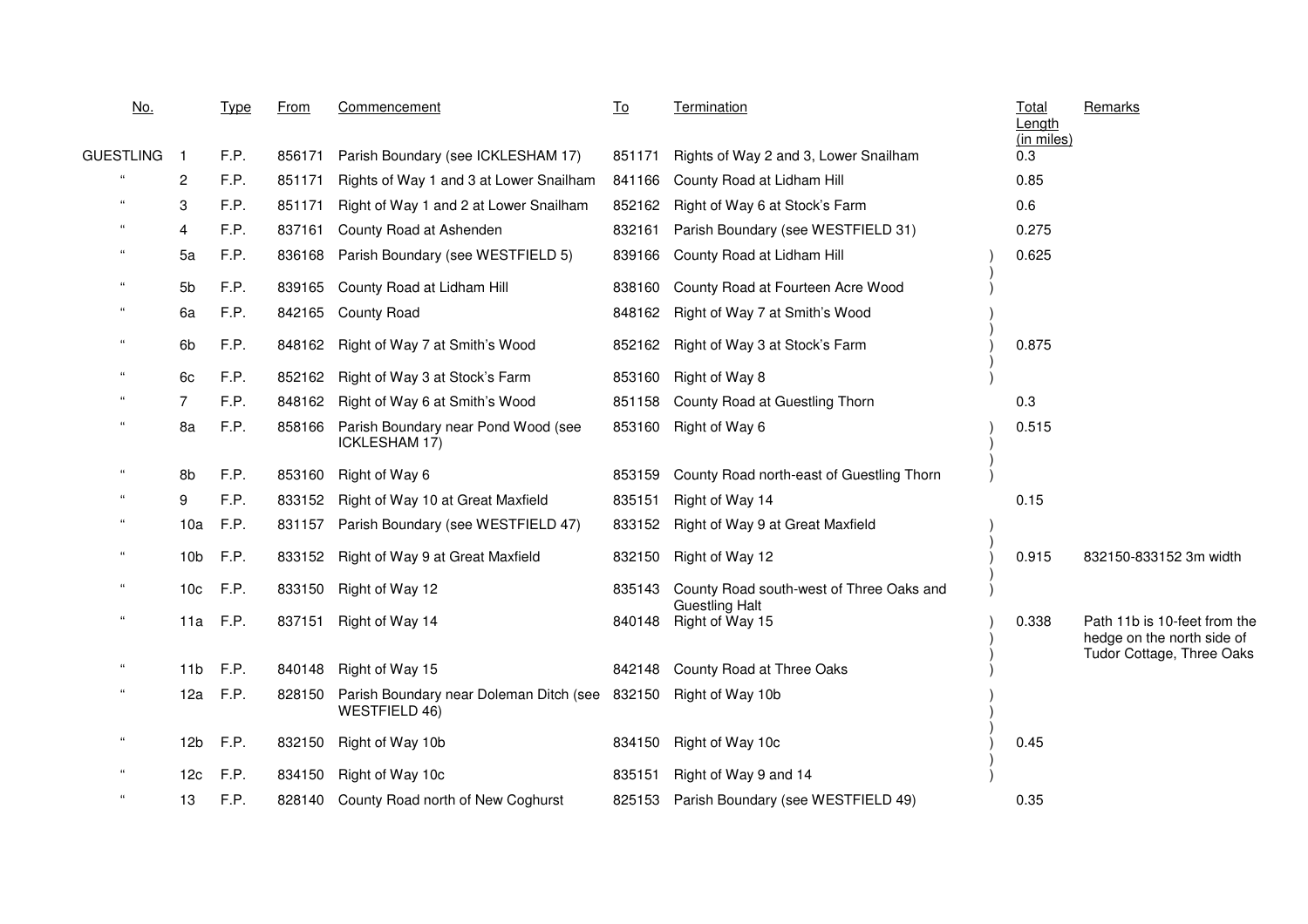| $\alpha$                   | 14a             | F.P.     |        | 835151 Right of Way 9                                                              | 837151 | Right of Way 11                                                           |       |
|----------------------------|-----------------|----------|--------|------------------------------------------------------------------------------------|--------|---------------------------------------------------------------------------|-------|
|                            | 14b             | F.P.     | 837151 | Right of Way 11                                                                    | 840153 | Right of Way 15 at Little Maxfield                                        | 0.438 |
|                            | 14 <sub>c</sub> | F.P.     | 840153 | Right of Way 15 at Little Maxfield                                                 | 841153 | County Road                                                               |       |
|                            | 15a             | F.P.     | 839146 | County Road at Three Oaks                                                          | 840148 | Right of Way 11                                                           |       |
| $\epsilon$                 | 15 <sub>b</sub> | F.P.     | 840148 | Right of Way 11                                                                    | 841151 | Right of Way 49                                                           | 0.5   |
| $\epsilon$                 | 15c             | F.P.     | 841151 | Right of Way 49                                                                    | 840153 | Right of Way 14 at Little Maxfield                                        |       |
| $^{16}$                    | 16              | F.P.     | 841153 | <b>County Road</b>                                                                 | 848156 | County Road, north of Copshall                                            | 0.5   |
|                            | 17              | F.P.     | 854159 | County Road, east of Guestling Thorn                                               | 862153 | County Road near Pickham Mill                                             | 0.65  |
|                            | 18              | F.P.     |        | 863152 County Road near Pickham Mill                                               | 864155 | County Road, north of Pickham Mill at Parish                              | 0.175 |
|                            | 19a             | F.P.     | 855144 | County Road at St Laurence's Church                                                | 856144 | Boundary<br>Right of Way 20 and 21, north-east of St<br>Laurence's Church | 0.75  |
| $\mathfrak{c}\mathfrak{c}$ | 19b             | F.P.     | 865144 | Right of Way 20 and 21, north-east of St                                           |        | 862152 County Road near Pickham Mill                                      |       |
|                            | 20a             | F.P.     | 856144 | Laurence's Church<br>Right of Way 19 and 21, north-east of St<br>Laurence's Church | 862147 | Right of Way 22                                                           | 0.613 |
| <b>GUESTLING</b>           | 20 <sub>b</sub> | F.P.     | 862147 | Right of Way 22                                                                    | 864147 | County Road, west of Pickham                                              |       |
|                            |                 | 21a F.P. | 856144 | Right of Way 19 and 20, north-east of St<br>Laurence's Church                      | 861141 | Right of Way 23                                                           | 0.625 |
| $\epsilon$                 |                 | 21b F.P. | 861141 | Right of Way 23                                                                    | 862141 | Right of Way 24                                                           |       |
|                            | 21c             | F.P.     | 862141 | Right of Way 24                                                                    | 863139 | County Road opposite Fairlight Wood                                       | 0.4   |
| $\epsilon$                 | 22a             | F.P.     | 863150 | County Road, south of Pickham Mill                                                 | 862147 | Right of Way 20                                                           |       |
|                            | 22 <sub>b</sub> | F.P.     | 862147 | Right of Way 20                                                                    | 863144 | County Road at Guestling Wood                                             |       |
| $\mathfrak{c}\mathfrak{c}$ | 23a             | F.P.     |        | 861147 Right of Way 21                                                             | 861139 | Right of Way 24 at south side of Guestling Wood                           | 0.3   |
| $\epsilon$                 | 23 <sub>b</sub> | F.P.     | 861139 | Right of Way 24 at south side of Guestling<br>Wood                                 | 861136 | Right of Way 31, 43 and 44 near Shellies Green                            |       |
|                            | 24a             | F.P.     | 863144 | County Road at Guestling Wod                                                       | 862141 | Right of Way 21                                                           | 0.375 |
|                            | 24 <sub>b</sub> | F.P.     | 862141 | Right of Way 21                                                                    | 861139 | Right of Way 23 south side of Guestling Wood                              |       |
|                            | 25              | F.P.     |        | 864151 County Road near Pickham Mill                                               | 866149 | Right of Way 26, 29 and 30                                                | 0.275 |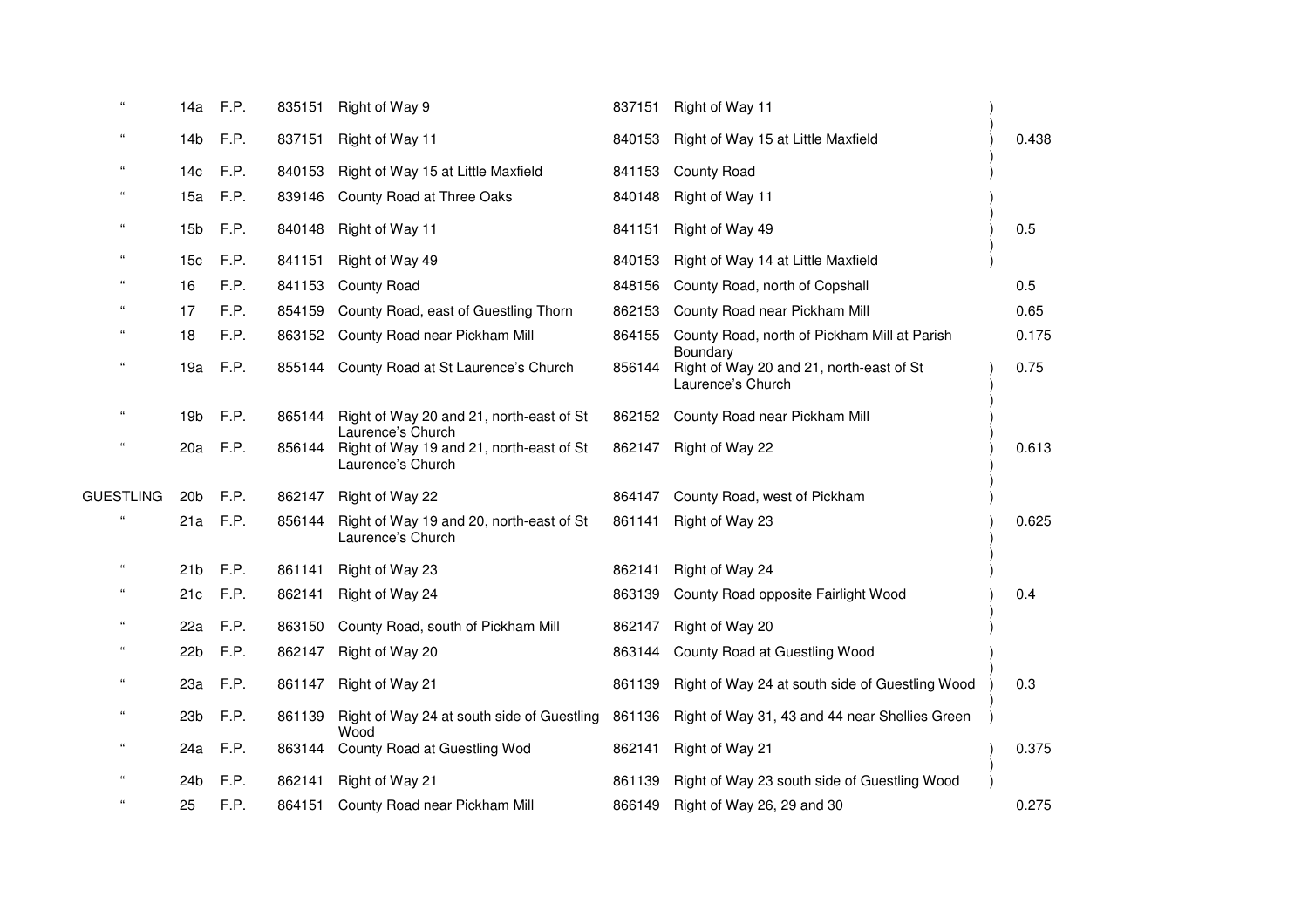| $\epsilon$                 | 26              | F.P. |        | 866149 Right of Way 25, 29 and 30 west of<br>Pickham                              |        | 866152 Parish Boundary (see ICKLESHAM 30)                                                          | 0.487 |                          |
|----------------------------|-----------------|------|--------|-----------------------------------------------------------------------------------|--------|----------------------------------------------------------------------------------------------------|-------|--------------------------|
| $\epsilon$                 | 27a             | F.P. |        | 843149 County Road at Three Oaks                                                  |        | 845148 Right of Way 28, south of Plashet Wood                                                      | 0.5   |                          |
| $\mathfrak{g}$             | 27 <sub>b</sub> | F.P. |        | 843148 Right of Way 28, south of Plashet Wood                                     | 850146 | County Road at Fraysland Wood                                                                      |       |                          |
| $\epsilon$                 | 28              | F.P. | 843148 | County Road at Three Oaks                                                         | 845148 | Right of Way 27, south of Plashet Wood                                                             | 0.175 |                          |
| <b>GUESTLING</b>           | -29             | F.P. | 865148 | County Road, west of Pickham                                                      | 866149 | Right of Way 25, 26 and 30, west of Pickham                                                        | 0.075 |                          |
| $\alpha$                   | 30              | F.P. |        | 866149 Right of Way 25, 26 and 29, west of<br>Pickham                             | 867146 | Parish Boundary (see PETT 15)                                                                      | 0.175 |                          |
| $\alpha$                   | 31              | F.P. | 859137 | County Road at Shellies Green                                                     | 861136 | Right of Way 23, 43 and 44 near Shellies Green                                                     | 0.1   | 4ft width                |
| $\mathfrak{c}\mathfrak{c}$ | 32a             | F.P. |        | 834143 County Road, west of Three Oaks and<br><b>Guestling Halt</b>               | 835139 | Right of Way 33                                                                                    | 0.375 |                          |
| $\epsilon$                 | 32 <sub>b</sub> | F.P. |        | 835139 Right of Way 33                                                            | 836137 | County Road, east of Old Coghurst                                                                  |       |                          |
| $\alpha$                   | 33a             | F.P. |        | 834138 Copunty Road near old Coghurst                                             | 835139 | Right of Way 32                                                                                    | 0.35  |                          |
| $\epsilon$                 | 33 <sub>b</sub> | F.P. |        | 835189 Right of Way 32                                                            | 839140 | County Road, west of Railway Line                                                                  |       |                          |
| $\alpha$                   | 34a             | F.P. | 840139 | County Road, east of Railway Line                                                 | 843139 | Right of Way 35                                                                                    | 0.625 |                          |
| $\epsilon$                 | 34 <sub>b</sub> | F.P. | 843139 | Right of Way 35                                                                   | 849139 | Right of Way 53                                                                                    |       |                          |
| $\epsilon$                 | 35              | F.P. |        | 842139 Right of Way 35                                                            | 843139 | Right of Way 34                                                                                    | 0.09  |                          |
| $\mathfrak{c}\mathfrak{c}$ | 36              | F.P. |        | Green                                                                             |        | 852139 County Road opposite the school, Guestling 855144 County Road opposite St Laurence's Church | 0.337 |                          |
| $\epsilon$                 | 37              | F.P. |        | 853137 County Road                                                                | 859137 | County Road at Shellies Green                                                                      | 0.4   |                          |
| $\mathfrak{c}\mathfrak{c}$ | 38              | F.P. |        | 855135 County Road                                                                | 859137 | County Road at Shellies Green                                                                      | 0.26  |                          |
|                            | 39              | F.P. | 857133 | County Road at Friar's Hill                                                       | 859137 | County Road at Shellies Green                                                                      | 0.25  |                          |
|                            | 40              | F.P. |        | 839133 County Road at Rock Farm                                                   | 848134 | County Road, north of Guestling Hill                                                               | 0.6   | 841133-839133 1.5m width |
| $\epsilon$                 | 41a             | F.P. | 848131 | County Road at Guestling Hill                                                     | 849131 | Aproximately 130-yards north-east from entrance                                                    |       |                          |
| $\mathfrak{g}$             | 41 <sub>b</sub> | F.P. | 849131 | Aproximately 30-yards south-west of<br>junction with Right of Way 42 (cul-de-sac) | 849131 | at Guestling Hill (culde-sac)<br>Right of Way 42                                                   | 0.575 |                          |
| $\epsilon$                 | 41c             | F.P. |        | 849131 Right of Way 42                                                            |        | 855135 County Road                                                                                 | 0.575 |                          |
| $\epsilon$                 | 42a             | F.P. |        | 848132 County Road at Guestling Hill                                              | 849131 | Right of Way 41 and 52                                                                             | 0.1   |                          |
| $\alpha$                   | 42b             | F.P. |        | 849131 Right of Way 41 and 52                                                     | 849131 | <b>County Road</b>                                                                                 |       |                          |
| $\epsilon$                 | 43              | F.P. |        | 860136 County Road, south of Shellies Green                                       |        | 861136 Right of Way 23, 31 and 44 near Shellies Green                                              | 0.075 |                          |